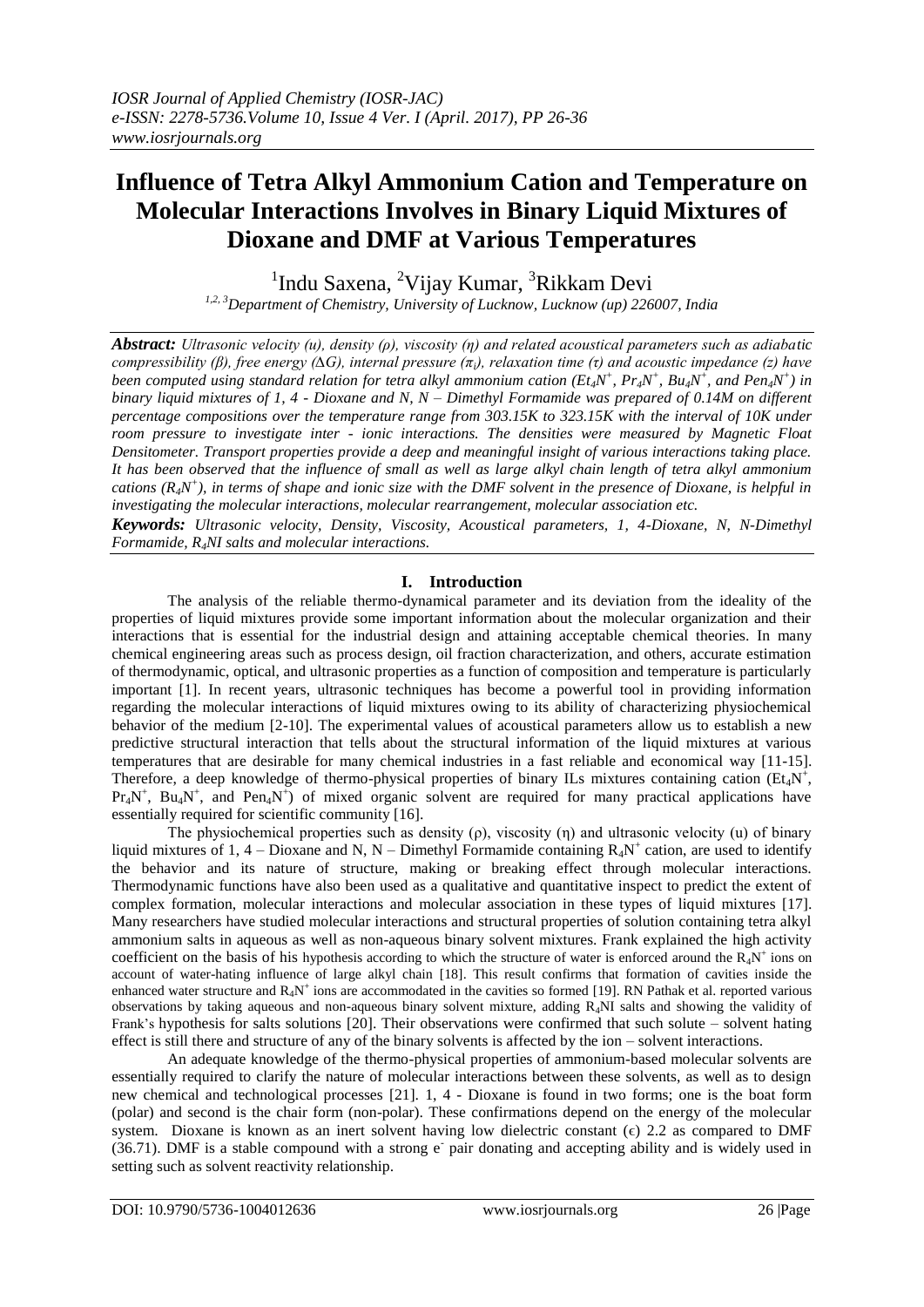### **II. Experimental And Theoretical Methods**

Ultrasonic velocity (u) are measured for the binary liquid mixtures of DMF and Dioxane, in the presence of ammonium salt using a single crystal ultrasonic interferometer at 2 MHz frequency (Model-83S) supplied by Mittal enterprises, New Delhi, that has an accuracy of 0.4 m/Sec at 25<sup>0</sup>C. The temperature was kept constant, by constant temperature water bath with an accuracy of  $\pm$  0.1K. The densities and viscosities of selected binary system were determined at different temperatures by magnetic float densitometer [22] and Ostwald's viscometer respectively and calculated by using eq. 1 & 2.

Density 
$$
(\rho) = (W+w+f\times I)/(V+w/\rho_{pt})
$$
 (1)

 The terms involved in this equation have their usual meanings. The data of solution mixtures, *i.e*., weight, w used, current, I, passing in the circuit,  $\rho_{pt}$ , density of pt and V, volume of float.

$$
/\,\eta_w^{}=\rho_s^{}\!/ \,\rho_w^{}\times t_s^{}\!/ \,t_w^{}
$$

 $η_s$ Where,  $\eta_w$ ,  $\rho_w$  and  $t_w$  are the viscosity, density and time flow of water respectively and  $\eta_s$ ,  $\rho_s$  and  $t_s$  are the viscosity, density and time flow of unknown liquid mixture respectively.

The tetra alkyl ammonium iodide salts,  $Et_4NI$ ,  $Pt_4NI$ ,  $Bu_4NI$  and  $Pen_4NI$  which were used in present investigation were purified by the method of Conway et al [26]. 1, 4 - Dioxane and N, N - Dimethyl Formamide (DMF) of Qualigen's Glaxo grade, after drying on freshly ignited quicklime, was purified by distilling under reduced pressure. The middle fractions of the successive distillate were redistilled under reduced pressure till the electrical conductance of the final product was of the order of  $10^{-7}$  ohm<sup>-1</sup> cm<sup>-1</sup>. The purified samples were stored in dark coloured bottles. 1, 4 - Dioxane was used to prepare 0, 20, 40, 60, 80 and 100% (v/v) solvent mixtures with N, N- Dimethyl Formamide of Fluka purum grade. We have been measured the values of dialectic constant (ϵ) for different % compositions of Dioxane and DMF with the help of BI-870 dielectric constant meter (absolute accuracy to  $\pm$  2%).

#### **III. Result And Discussion**

Virtually, the thermo-physical properties of liquid mixtures with R<sub>4</sub>N<sup>+</sup> ions mainly depend on the nature, structure of ions and the alkyl chain length of the cation. It was observed that, for a given concentration and temperature, ultrasonic velocity (u), decreases with increasing the % composition of Dioxane in DMF as shown in Table 2, 3, 4 & 5. Such decrease in velocity gives an indication of existence of molecular association between the components of the mixture [23-25]. Again increasing trend of adiabatic compressibility ( $\beta_{ad}$ ) is observed with increasing % composition of Dioxane in DMF. This increasing trend of βad values can be explained on the basis of the effect of dielectric constant  $(\mathcal{C})$  of the solvent media. It is known that electrostatic forces of attraction, F, between the ions, is inversely proportional to dielectric constant of solvent medium (*i.e*. F  $\alpha$  1/ $\epsilon$ ), The decrease in the value of dielectric constant of the solvent medium results in strong electrostatic forces of attraction between the ions and hence ion - ion interactions become stronger and stronger as there is a gradual decrease of dielectric constant of the medium.

In the present study, the gradual decrease of dielectric constant of medium was done by increasing the Dioxane content in the DMF as given in Table 1. Hence the increase values of  $\beta_{ad}$  are obtained as shown in Fig. 1 & 2. This happens because there is a significant interaction between ions and solvent molecules suggesting a structure promoting behaviour of the added both compositions. This may also indicate that decrease in the number of free ions showing the occurrence of increase of ionic association due to strong electro-static force of attraction [27]. Here adiabatic compressibility  $(\beta_{ad})$  and sound velocity (u) shows positive and negative deviation respectively. According to Eyring and Kincaid, the sound velocity decreases if the molecular association increases which are reflected in the present investigation [21].

**Table 1:** Measured values of dielectric constant ( $\epsilon$ ) by BI–870 Dielectric Constant Meter (absolute accuracy to  $\pm$  2%) for various compositions of 1, 4 – Dioxane and N, N – Dimethyl Formamide.

| S.N. |                | % Compositions of Solvents | <b>Dielectric Constants</b> |
|------|----------------|----------------------------|-----------------------------|
|      | <b>Dioxane</b> | <b>DMF</b>                 | (€)                         |
| .,   |                | 100                        | 36.71                       |
| 2.   | 20             | 80                         | 29.50                       |
| 3.   | 40             | 60                         | 23.00                       |
| 4.   | 60             | 40                         | 15.00                       |
| 5.   | 80             | 20                         | 09.00                       |
| n.   | 100            |                            | 02.10                       |

(2)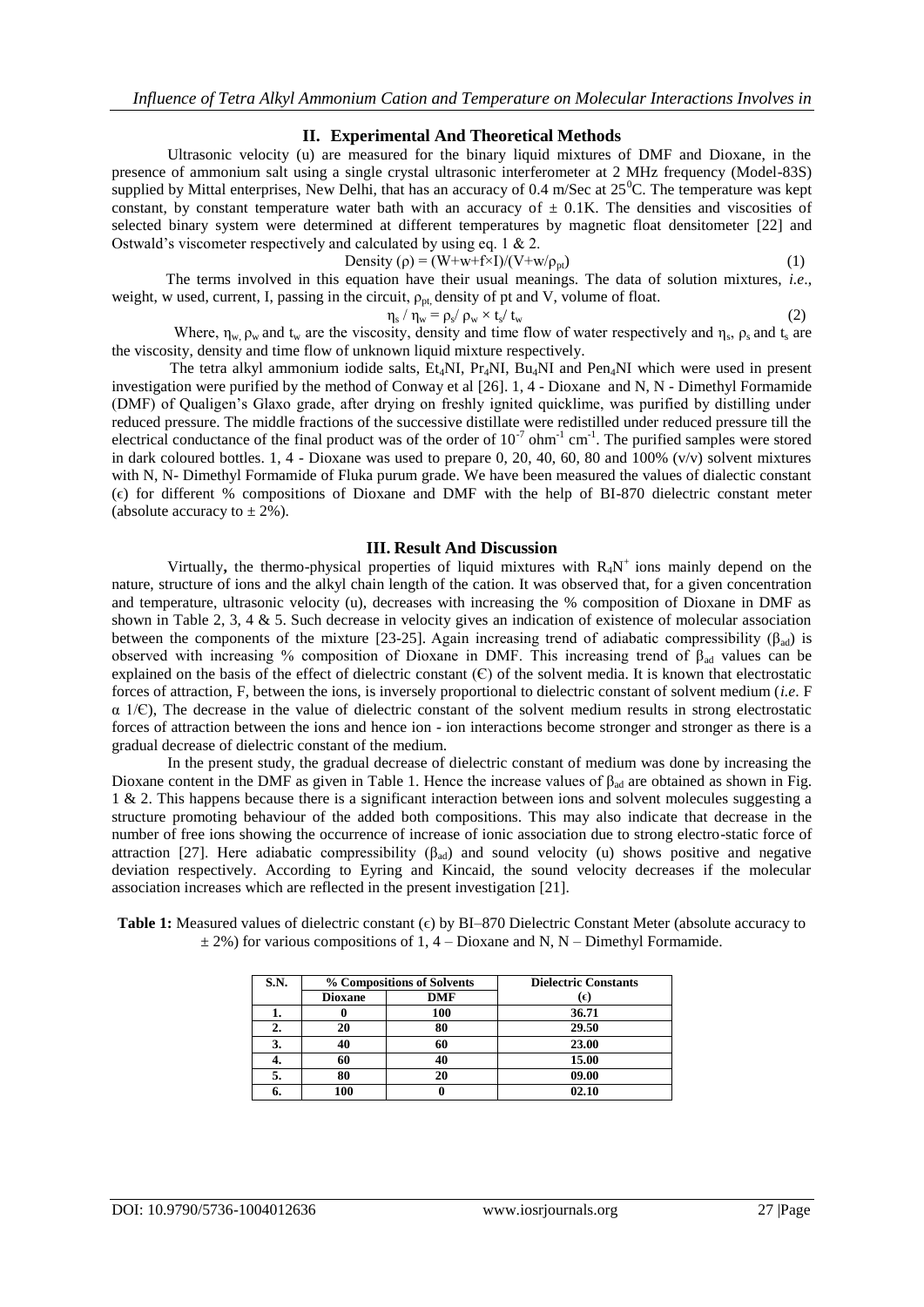| <b>Table 2:</b> Summary of experimental data: Density $(\rho)$ , Ultrasonic velocity $(u)$ , Viscosity $(\eta)$ and the derived |
|---------------------------------------------------------------------------------------------------------------------------------|
| acoustical parameters of 1, 4-Dioxane + N, N-Dimethyl Formamide + $Et4NI$ salt mixtures at different                            |
| <b>A a concern and Access</b> a                                                                                                 |

| temperatures.  |                   |                      |                    |              |                     |                                       |          |                        |                            |  |
|----------------|-------------------|----------------------|--------------------|--------------|---------------------|---------------------------------------|----------|------------------------|----------------------------|--|
|                | % Compositions of | Ø                    | $\eta \times 10^3$ | $\mathbf{u}$ | $B \times 10^{-10}$ | $\Delta$ G $\times$ 10 <sup>-21</sup> | $\pi_i$  | $\tau \times 10^{-10}$ | $\overline{z} \times 10^3$ |  |
| solvents       |                   | (g/cm <sup>3</sup> ) | $(Nsm^2)$          | $(ms^{-1})$  | $(Kg^{-1} ms^2)$    | $(gjmol-1)$                           | (atm)    | (s)                    | $(Kgm-2s-1)$               |  |
| <b>Dioxane</b> | <b>DMF</b>        |                      |                    |              |                     |                                       |          |                        |                            |  |
|                |                   |                      |                    |              | At 303.15K          |                                       |          |                        |                            |  |
| 0              | 100               | 0.9420               | 1.3310             | 1399         | 5.354               | 0.9285                                | 14103.62 | 9.501                  | 133.49                     |  |
| 20             | 80                | 0.9584               | 1.3425             | 1375         | 5.543               | 0.8498                                | 14188.67 | 9.921                  | 132.34                     |  |
| 40             | 60                | 0.9750               | 1.3625             | 1352         | 5.593               | 0.8067                                | 16645.59 | 10.16                  | 132.23                     |  |
| 60             | 40                | 0.9937               | 1.4125             | 1327         | 5.681               | 0.7206                                | 15148.03 | 10.699                 | 133.39                     |  |
| 80             | 20                | 1.0125               | 1.4575             | 1305         | 5.728               | 0.6408                                | 15245.33 | 11.13                  | 133.06                     |  |
| 100            | $\bf{0}$          | 1.0266               | 1.5752             | 1290         | 5.804               | 0.4759                                | 15853.11 | 12.19                  | 132.55                     |  |
|                |                   |                      |                    |              | At 313.15K          |                                       |          |                        |                            |  |
| $\bf{0}$       | 100               | 0.9379               | 0.6520             | 1391         | 5.510               | 2.1835                                | 10109.36 | 4.790                  | 130.46                     |  |
| 20             | 80                | 0.9532               | 0.6625             | 1365         | 5.630               | 2.1132                                | 10267.23 | 4.973                  | 130.11                     |  |
| 40             | 60                | 0.9725               | 0.6751             | 1337         | 5.752               | 2.0378                                | 12124.86 | 5.177                  | 130.02                     |  |
| 60             | 40                | 0.9860               | 0.6923             | 1315         | 5.865               | 1.9538                                | 11718.90 | 5.414                  | 130.65                     |  |
| 80             | 20                | 1.0015               | 0.7115             | 1298         | 5.926               | 1.8834                                | 10842.63 | 5.621                  | 129.99                     |  |
| 100            | $\bf{0}$          | 1.0164               | 0.7250             | 1267         | 6.128               | 1.7848                                | 11069.26 | 5.924                  | 128.77                     |  |
|                |                   |                      |                    |              | At 323.15K          |                                       |          |                        |                            |  |
| $\bf{0}$       | 100               | 0.9354               | 0.6102             | 1340         | 5.953               | 2.1711                                | 10264.38 | 4.843                  | 125.34                     |  |
| 20             | 80                | 0.9475               | 0.6375             | 1315         | 6.103               | 2.0382                                | 10546.91 | 5.187                  | 124.59                     |  |
| 40             | 60                | 0.9650               | 0.6715             | 1282         | 6.305               | 1.8743                                | 12678.10 | 5.645                  | 123.71                     |  |
| 60             | 40                | 0.9875               | 0.6954             | 1255         | 6.429               | 1.7688                                | 12419.28 | 5.961                  | 123.93                     |  |
| 80             | 20                | 1.0025               | 0.7376             | 1227         | 6.625               | 1.5967                                | 11747.88 | 6.515                  | 123.00                     |  |
| 100            | $\bf{0}$          | 1.0295               | 0.7624             | 1205         | 6.689               | 1.5141                                | 12119.17 | 6.799                  | 122.88                     |  |

**Table 3:** Summary of experimental data: Density (ρ), Ultrasonic velocity (u), Viscosity (η) and the derived acoustical parameters of 1, 4-Dioxane + N, N-Dimethyl Formamide +  $Pr_4$ NI salt mixtures at different

| temperatures.  |                   |                      |                    |             |                         |                                       |          |                        |                 |  |
|----------------|-------------------|----------------------|--------------------|-------------|-------------------------|---------------------------------------|----------|------------------------|-----------------|--|
|                | % Compositions of | $\boldsymbol{\rho}$  | $\eta \times 10^3$ | u           | $\beta \times 10^{-10}$ | $\Delta$ G $\times$ 10 <sup>-21</sup> | $\pi_i$  | $\tau \times 10^{-10}$ | $z \times 10^3$ |  |
|                | solvents          | (g/cm <sup>3</sup> ) | $(Nsm-2)$          | $(ms^{-1})$ | $(Kg^{-1} ms^2)$        | $(gjmol-1)$                           | (atm)    | (s)                    | $(Kgm-2s-1)$    |  |
| <b>Dioxane</b> | <b>DMF</b>        |                      |                    |             |                         |                                       |          |                        |                 |  |
| At 303.15K     |                   |                      |                    |             |                         |                                       |          |                        |                 |  |
| $\bf{0}$       | 100               | 0.9498               | 1.5328             | 1366        | 5.632                   | 0.5801                                | 10232.61 | 11.510                 | 129.74          |  |
| 20             | 80                | 0.9650               | 1.5875             | 1356        | 5.685                   | 0.4993                                | 10468.11 | 12.033                 | 131.41          |  |
| 40             | 60                | 0.9807               | 1.6075             | 1346        | 5.701                   | 0.4714                                | 10591.87 | 12.219                 | 132.40          |  |
| 60             | 40                | 1.0100               | 1.6325             | 1343        | 5.752                   | 0.4272                                | 10810.65 | 12.520                 | 134.00          |  |
| 80             | 20                | 1.0125               | 1.6687             | 1322        | 5.811                   | 0.3688                                | 10923.67 | 12.929                 | 135.21          |  |
| 100            | $\bf{0}$          | 1.0324               | 1.6993             | 1311        | 5.906                   | 0.3064                                | 11103.51 | 13.381                 | 135.34          |  |
|                |                   |                      |                    |             | At 313.15K              |                                       |          |                        |                 |  |
| 0              | 100               | 0.9387               | 0.6643             | 1360        | 5.489                   | 2.0654                                | 6919.58  | 5.101                  | 127.66          |  |
| 20             | 80                | 0.9554               | 0.6801             | 1345        | 5.520                   | 2.0128                                | 7059.57  | 5.246                  | 128.40          |  |
| 40             | 60                | 0.9750               | 0.6862             | 1337        | 5.737                   | 1.9949                                | 7144.85  | 5.296                  | 129.23          |  |
| 60             | 40                | 0.9875               | 0.6950             | 1305        | 5.924                   | 2.8066                                | 7281.64  | 5.489                  | 129.84          |  |
| 80             | 20                | 1.005                | 0.7052             | 1296        | 5.997                   | 1.8774                                | 7375.00  | 5.639                  | 130.15          |  |
| 100            | $\bf{0}$          | 1.0169               | 0.7128             | 1282        | 6.205                   | 1.7941                                | 7376.60  | 5.895                  | 130.26          |  |
|                |                   |                      |                    |             | At 323.15K              |                                       |          |                        |                 |  |
| $\bf{0}$       | 100               | 0.9228               | 0.5627             | 1333        | 5.349                   | 2.2813                                | 6563.00  | 4.575                  | 123.00          |  |
| 20             | 80                | 0.9375               | 0.5825             | 1307        | 5.542                   | 2.1687                                | 6753.76  | 4.849                  | 123.67          |  |
| 40             | 60                | 0.9525               | 0.6153             | 1299        | 5.633                   | 2.0385                                | 6973.82  | 5.186                  | 124.33          |  |
| 60             | 40                | 0.9795               | 0.6357             | 1281        | 5.759                   | 1.9509                                | 7214.34  | 5.426                  | 124.82          |  |
| 80             | 20                | 1.0015               | 0.6625             | 1267        | 5.798                   | 1.8420                                | 7443.22  | 5.740                  | 125.75          |  |
| 100            | $\bf{0}$          | 1.0162               | 0.6934             | 1224        | 5.807                   | 1.7331                                | 7754.79  | 6.072                  | 125.38          |  |

**Table 4:** Summary of experimental data: Density (ρ), Ultrasonic velocity (u), Viscosity (η) and the derived acoustical parameters of 1, 4-Dioxane + N, N-Dimethyl Formamide +  $Bu<sub>4</sub>NI$  salt mixtures at different

| temperatures.                 |     |                      |                              |                  |                                         |                                              |                  |                               |                                 |  |
|-------------------------------|-----|----------------------|------------------------------|------------------|-----------------------------------------|----------------------------------------------|------------------|-------------------------------|---------------------------------|--|
| % Compositions of<br>solvents |     | (g/cm <sup>3</sup> ) | $n \times 10^3$<br>$(Nsm-2)$ | u<br>$(ms^{-1})$ | $B \times 10^{-10}$<br>$(Kg^{-1} ms^2)$ | $\Delta G \times 10^{-21}$<br>$(gjmol^{-1})$ | $\pi_i$<br>(atm) | $\tau \times 10^{-10}$<br>(s) | $z \times 10^3$<br>$(Kgm-2s-1)$ |  |
| Dioxane                       | DMF |                      |                              |                  |                                         |                                              |                  |                               |                                 |  |
| At 303.15K                    |     |                      |                              |                  |                                         |                                              |                  |                               |                                 |  |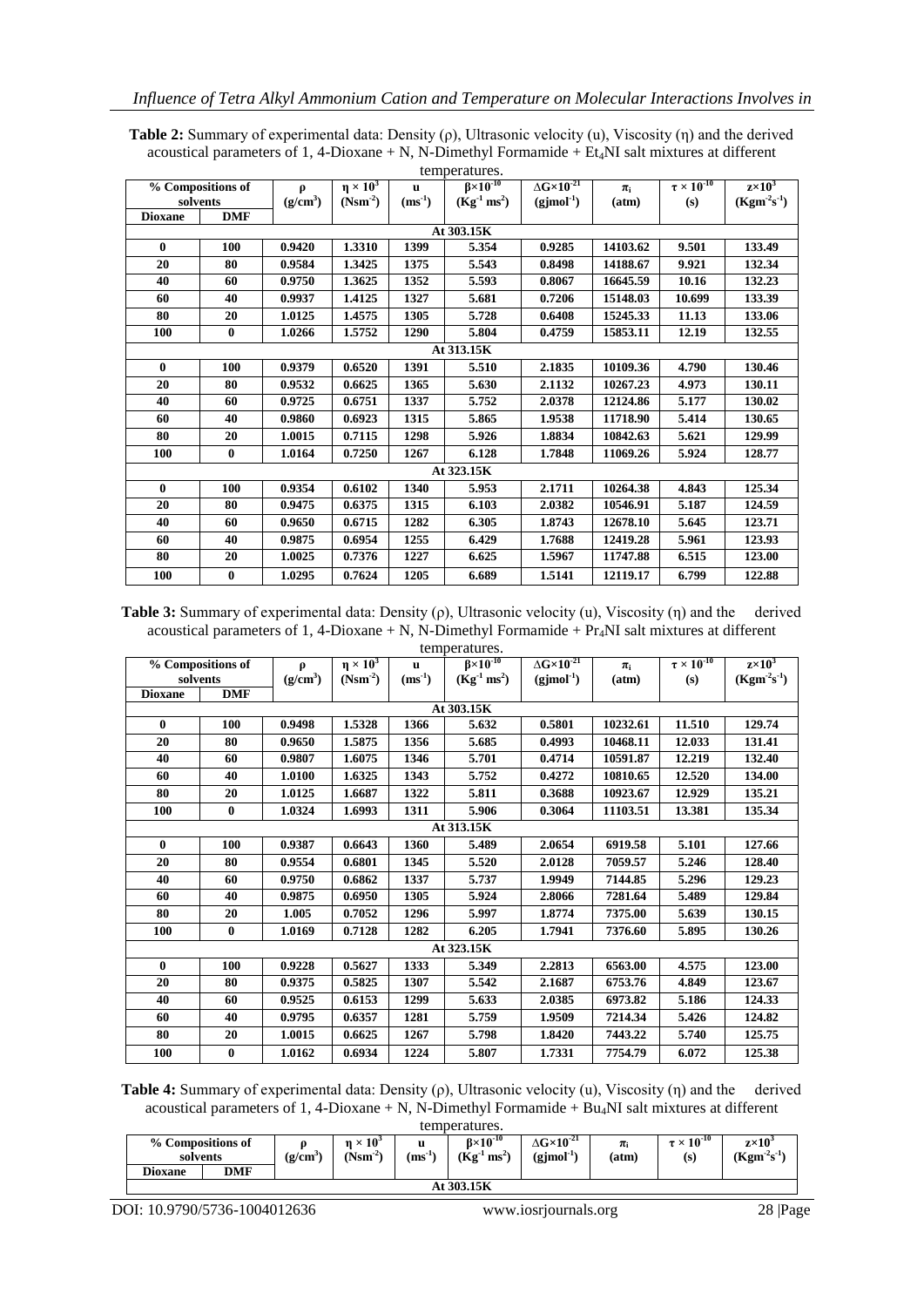*Influence of Tetra Alkyl Ammonium Cation and Temperature on Molecular Interactions Involves in* 

| $\bf{0}$     | 100      | 0.9536 | 1.4483 | 1405 | 5.312      | 0.7892 | 8394.74 | 10.258 | 133.98 |
|--------------|----------|--------|--------|------|------------|--------|---------|--------|--------|
| 20           | 80       | 0.9657 | 1.4825 | 1393 | 5.336      | 0.7388 | 8534.15 | 10.547 | 134.52 |
| 40           | 60       | 0.9824 | 1.5250 | 1365 | 5.463      | 0.6446 | 8775.38 | 11.108 | 134.97 |
| 60           | 40       | 0.9990 | 1.5625 | 1344 | 5.541      | 0.5747 | 8982.08 | 11.544 | 134.26 |
| 80           | 20       | 1.0323 | 1.6025 | 1323 | 5.587      | 0.5138 | 9298.63 | 11.937 | 136.57 |
| 100          | 0        | 1.0396 | 1.6369 | 1315 | 6.106      | 0.3184 | 9398.32 | 13.326 | 136.70 |
|              |          |        |        |      | At 313.15K |        |         |        |        |
| $\mathbf{0}$ | 100      | 0.9395 | 0.5989 | 1388 | 5.520      | 2.3396 | 5555.04 | 4.408  | 130.40 |
| 20           | 80       | 0.9553 | 0.6275 | 1370 | 5.577      | 2.2328 | 5741.85 | 4.666  | 130.87 |
| 40           | 60       | 0.9750 | 0.6575 | 1330 | 5.798      | 2.0722 | 5999.73 | 5.083  | 130.95 |
| 60           | 40       | 0.9875 | 0.6925 | 1304 | 5.955      | 1.9249 | 6223.54 | 5.498  | 134.20 |
| 80           | 20       | 1.0025 | 0.7250 | 1287 | 6.022      | 1.8178 | 6423.92 | 5.821  | 134.72 |
| 100          | $\bf{0}$ | 1.0177 | 0.7512 | 1276 | 6.135      | 1.7161 | 6582.52 | 6.145  | 135.15 |
|              |          |        |        |      | At 323.15K |        |         |        |        |
| $\mathbf{0}$ | 100      | 0.9302 | 0.5672 | 1328 | 6.095      | 2.2670 | 5665.68 | 4.609  | 123.53 |
| 20           | 80       | 0.9502 | 0.5868 | 1313 | 6.104      | 2.1985 | 5832.12 | 4.775  | 124.76 |
| 40           | 60       | 0.9625 | 0.6025 | 1283 | 6.311      | 2.0828 | 5982.70 | 5.069  | 124.95 |
| 60           | 40       | 0.9725 | 0.6371 | 1264 | 6.436      | 1.9364 | 6192.68 | 5.467  | 125.24 |
| 80           | 20       | 1.0015 | 0.6532 | 1240 | 6.493      | 1.8709 | 6406.22 | 5.655  | 125.89 |
| 100          | 0        | 1.0173 | 0.6921 | 1218 | 6.626      | 1.7214 | 6671.82 | 6.109  | 126.35 |

**Table 5:** Summary of experimental data: Density (ρ), Ultrasonic velocity (u), Viscosity (η) and the derived acoustical parameters of 1, 4-Dioxane + N, N-Dimethyl Formamide +  $Pen<sub>4</sub>NI$  salt mixtures at different temperatures.

| whip vitrue os.   |              |                           |                    |              |                         |                            |         |                        |               |  |
|-------------------|--------------|---------------------------|--------------------|--------------|-------------------------|----------------------------|---------|------------------------|---------------|--|
| % Compositions of |              | ρ<br>(g/cm <sup>3</sup> ) | $\eta \times 10^3$ | $\mathbf{u}$ | $\beta \times 10^{-10}$ | $\Delta G \times 10^{-21}$ | $\pi_i$ | $\tau \times 10^{-10}$ | $z\times10^3$ |  |
|                   | solvents     |                           | $(Nsm^2)$          | $(ms^{-1})$  | $(Kg^{-1} ms^2)$        | $(gjmol-1)$                | (atm)   | (s)                    | $(Kgm-2s-1)$  |  |
| <b>Dioxane</b>    | <b>DMF</b>   |                           |                    |              |                         |                            |         |                        |               |  |
|                   | At 303.15K   |                           |                    |              |                         |                            |         |                        |               |  |
| 0                 | 100          | 0.9484                    | 1.4284             | 1396         | 5.370                   | 0.7947                     | 7249.55 | 10.227                 | 132.39        |  |
| 20                | 80           | 0.9665                    | 1.4750             | 1388         | 5.410                   | 0.7230                     | 7430.13 | 10.639                 | 133.15        |  |
| 40                | 60           | 0.9825                    | 1.5020             | 1368         | 5.538                   | 0.6476                     | 8786.40 | 11.090                 | 133.78        |  |
| 60                | 40           | 1.0025                    | 1.5625             | 1354         | 5.640                   | 0.5425                     | 7824.25 | 11.750                 | 134.06        |  |
| 80                | 20           | 1.0250                    | 1.6013             | 1341         | 5.693                   | 0.4810                     | 8022.26 | 12.155                 | 134.68        |  |
| 100               | $\bf{0}$     | 1.0348                    | 1.6471             | 1311         | 5.712                   | 0.4237                     | 8224.55 | 12.544                 | 135.66        |  |
|                   |              |                           |                    |              | At 313.15K              |                            |         |                        |               |  |
| 0                 | 100          | 0.9373                    | 0.5748             | 1379         | 5.610                   | 2.3866                     | 4742.40 | 4.299                  | 129.25        |  |
| 20                | 80           | 0.9551                    | 0.6273             | 1366         | 5.651                   | 2.2089                     | 5005.80 | 4.726                  | 130.46        |  |
| 40                | 60           | 0.9750                    | 0.6625             | 1342         | 5.694                   | 2.0920                     | 5225.39 | 5.029                  | 130.84        |  |
| 60                | 40           | 0.9925                    | 0.7052             | 1320         | 5.782                   | 1.9462                     | 5462.74 | 5.436                  | 131.01        |  |
| 80                | 20           | 1.0050                    | 0.7425             | 1294         | 5.942                   | 1.7982                     | 5669.60 | 5.882                  | 131.77        |  |
| 100               | $\mathbf{0}$ | 1.0198                    | 0.7931             | 1266         | 6.118                   | 1.6197                     | 5941.21 | 6.469                  | 132.13        |  |
|                   |              |                           |                    |              | At 323.15K              |                            |         |                        |               |  |
| 0                 | 100          | 0.9283                    | 0.5217             | 1347         | 5.385                   | 2.6716                     | 4687.20 | 3.740                  | 125.04        |  |
| 20                | 80           | 0.9402                    | 0.5625             | 1321         | 5.499                   | 2.4824                     | 4922.40 | 4.124                  | 125.40        |  |
| 40                | 60           | 0.9625                    | 0.5957             | 1289         | 5.937                   | 2.2230                     | 5172.63 | 4.715                  | 125.89        |  |
| 60                | 40           | 0.9875                    | 0.6551             | 1257         | 6.095                   | 1.9877                     | 5549.11 | 5.324                  | 126.35        |  |
| 80                | 20           | 1.0030                    | 0.6732             | 1235         | 6.435                   | 1.8299                     | 5694.96 | 5.776                  | 126.94        |  |
| 100               | $\bf{0}$     | 1.0112                    | 0.7013             | 1219         | 6.655                   | 1.6859                     | 5842.30 | 6.222                  | 127.45        |  |

However as the % composition of Dioxane increases in the DMF content,  $β_{ad}$  value increases in a slightly nonlinear manner as shown in Fig. 2 and departure from their linearity increases on increasing the temperature of the system, the value of adiabatic compressibility ( $\beta_{ad}$ ) is greater for Pr<sub>4</sub>NI salt solution at 303.15K while it is found higher for Pen<sub>4</sub>NI at 323.15K. Such type of variations in the above curve of the  $\beta_{ad}$ depends on the size of the solute and solvent molecules and types of molecular interactions such as dipole dipole, dipole - induced dipole etc. as well as molecular rearrangement between the components of the binary liquid mixtures as shown in Scheme 2. This is in agreement with the observations made by Syal et al. and Kalyanasundaram for alkali bromides in DMSO + Dioxane and poly methylacrylate (PMMA) in DMF mixture respectively at different temperatures [28-30]. Therefore, the present investigation prove that the constituent of component present in different shapes and size, involve specific molecular interactions between them, where as  $Bu_4N^+$  and  $Pen_4N^+$  ions present larger in size than ions ( $Et_4N^+$ ,  $Pr_4N^+$ ) have lower value of adiabatic compressibility  $(\beta_{ad})$ . Also, this can be understood on the basis of accommodation of solvent molecules inside the void space of large bulky group as  $Bu_4N^+$  and  $Pen_4N^+$  ions as compared to  $Et_4N^+$  and  $Pr_4N^+$  ions [18], causes very weak repulsive forces between them and thus the system becomes compact like structure. So, solvent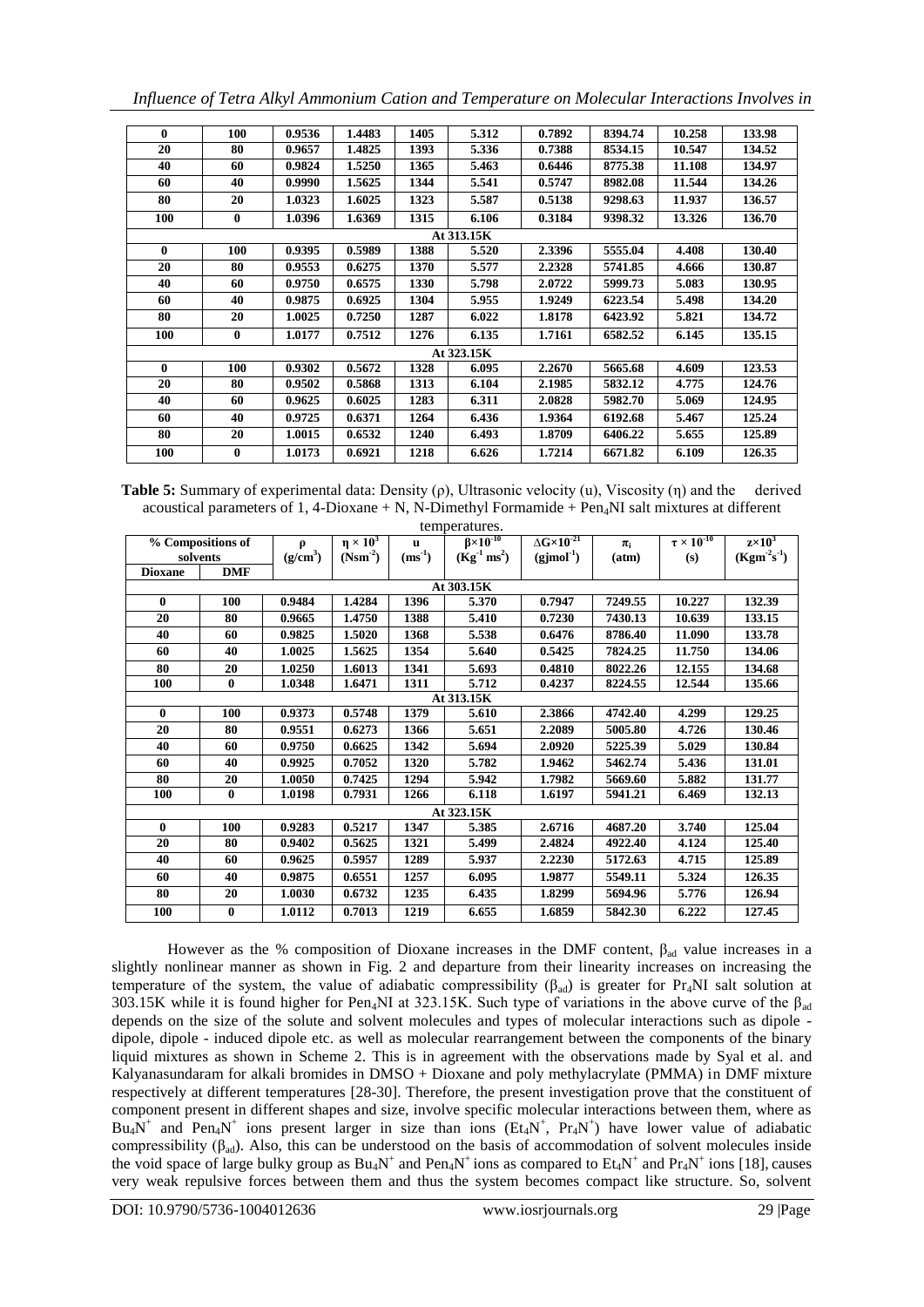molecules could not be able to penetrate in to the vacant space of the  $Et_4N^+$  and  $Pr_4N^+$  ions, causes expansion of the system and having higher value of adiabatic compressibility as shown in Scheme 3.

Free energy (∆G) decreases with increasing % composition of Dioxane in DMF for all the system. At 303.15K, Et4NI salt solution has larger value of free energy while Pen4NI salt solution has greater value of free energy at 323.15K as shown in Fig. 3 & 4. At all temperatures,  $Pr_4N^+$  shows lower activity towards ∆G when % composition of DMF is higher while at 323.15K, Pen<sub>4</sub>N<sup>+</sup> has higher activity at higher % composition of Dioxane. At 323.15K,  $Et_4N^+$  and  $Pr_4N^+$  have lower and higher activity of ∆G respectively as shown in Fig. 4. This trend of positive and negative deviations confirms that the properties of ILs mixture are affected by molecular rearrangement, molecular interactions and size of the ions at various temperatures.

The decrease in free energy suggests shorter time for rearrangement of molecules. This is attributed to hydrogen bonding charge transfer between molecules of the solution mixture. As the mixture consists of polar and non-polar liquids, in addition to dipole-dipole interactions there is a dipole-induced dipole interaction, which leads to decreasing values of ∆G after increasing the % composition of Dioxane in DMF. This observation confirms that the formation of hydrogen bonding is strong with DMF and very weak with Dioxane in the binary liquid mixtures. Dioxane present in chair conformation, which is non-polar molecule shown in Scheme 3.

The internal pressure  $(\pi_i)$  slowly increases on increasing the % of Dioxane in DMF liquid but decreases on increasing the temperatures for all the system. The values of internal pressure are higher for  $Et<sub>4</sub>NI$  salt solution at 303.15K as well as at 323.15K and also showed trends of linearity at all temperatures as shown in Fig. 5  $\&$  6. The internal pressure may give information regarding the nature and strength of force existing between the molecules. On increasing 20 to 80 % of Dioxane in DMF, the increase in the values of internal pressure indicates the presence of some specific molecular interactions between unlike molecules in the components. The structure of liquid is determined by strong attractive forces in the liquid with the relatively weak repulsive forces providing the internal pressure which leads to repulsive liquid molecules together [31]. On increasing the temperature from 303.15K to 323.15K of the system, the internal pressure is more sensitive to attractive forces.

The relaxation time  $(\tau)$  slowly increases with increasing 20 to 80 % Dioxane in DMF content for all the system. The values of relaxation time are larger for  $Pr_4NI$  and lowered for  $Et_4NI$  and also showed trends of linearity at 303.15K as shown in Fig. 7. But deviations increases on increasing the temperature of the system and the value of  $\tau$  is higher for Et<sub>4</sub>NI and lowered for Pen<sub>4</sub>NI at 323.15K as shown in Fig. 8 and 303.15K, Pr<sub>4</sub>NI has higher activity towards relaxation time. The dispersion of ultrasonic velocity in the system should contain information about the characteristics time (τ) of the relaxation process that causes dispersion [32].

The relaxation time (τ) decreases with increase in the size of  $R_4N^+$  ions from  $Et_4N^+$  ion to  $Pen_4N^+$  ion. Also, the value of  $\tau$  decreases with rise in temperature is shown in Fig. 7 & 8. This trend of non – linearity curve of τ indicates that there are weak as a well as strong ionic interaction involves between the components of the binary liquid mixtures. The increase in acoustic impedance (z) values on increasing 20 to 80 % of Dioxane in DMF content can be attributed to the effective solute-solvent interactions.



**Fig. 1:** Adiabatic compressibility (βad) vs % compositions of binary liquid mixture with different salts at 303.15K.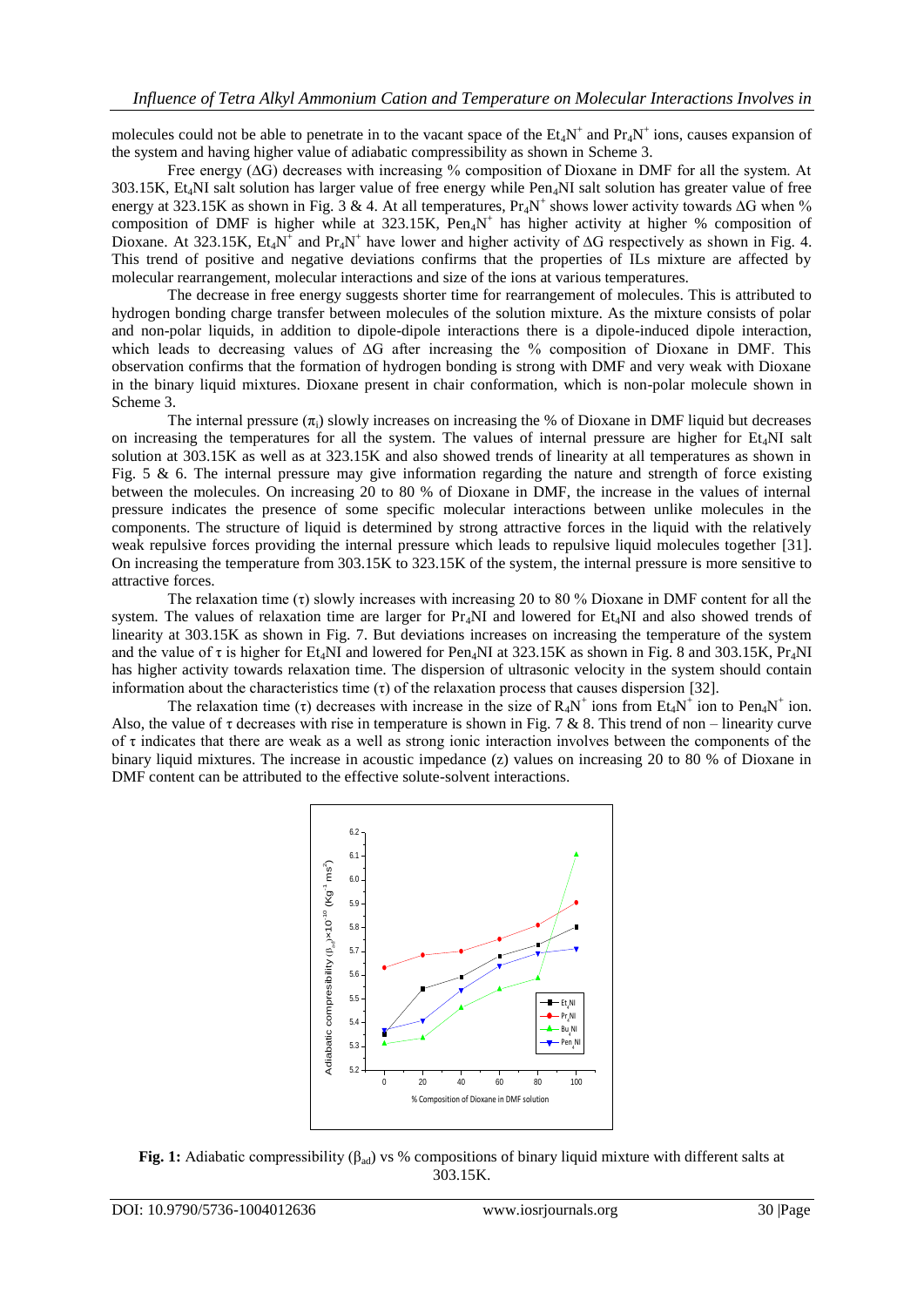

**Fig. 2:** Adiabatic compressibility (βad) vs % compositions of binary liquid mixture with different salts at 323.15K.



**Fig. 3:** Free energy (∆G) vs % compositions of binary liquid mixture with different salts at 303.15K.



**Fig. 4:** Free energy (∆G) vs % compositions of binary liquid mixture with different salts at 323.15K.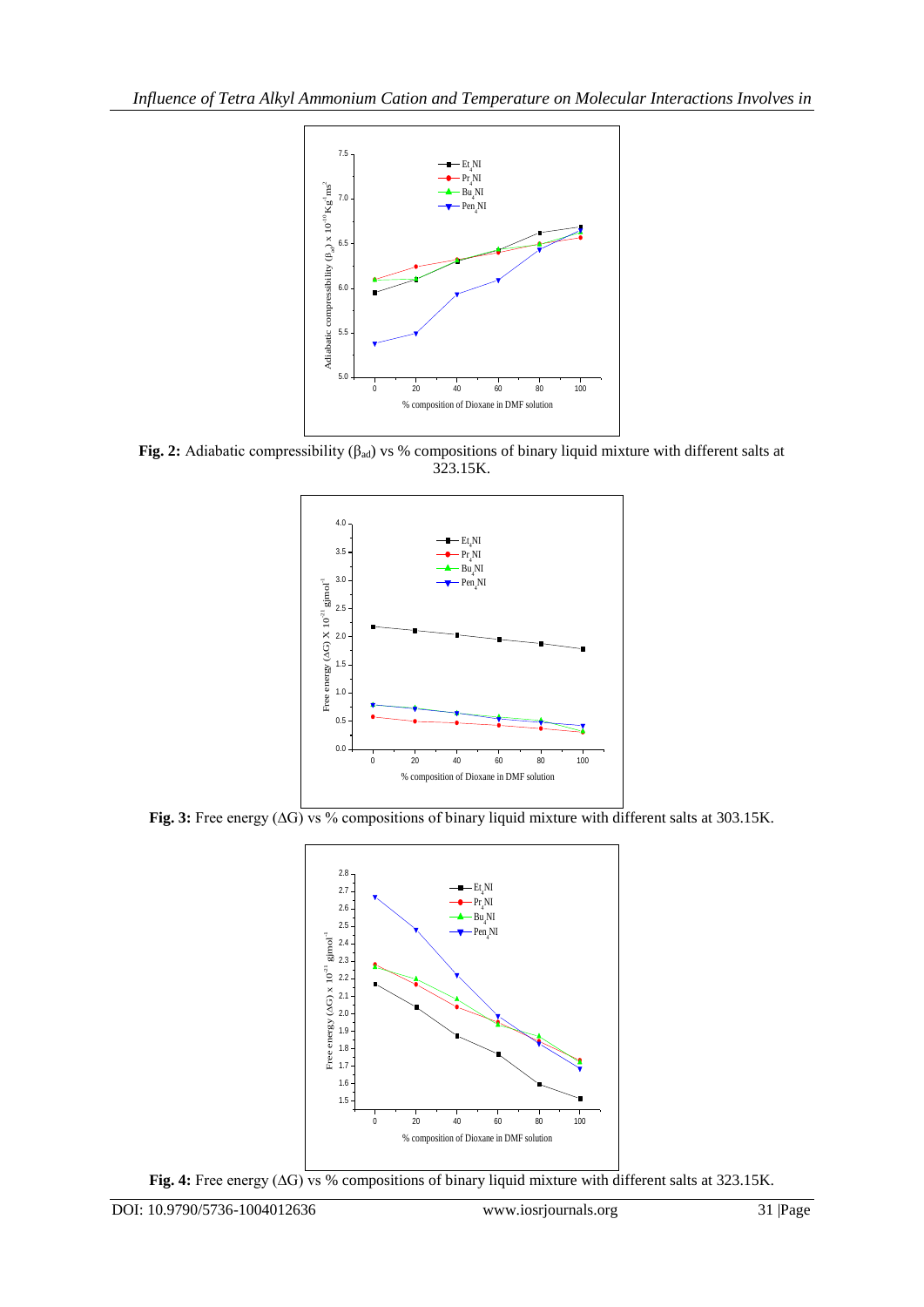

**Fig. 5:** Internal pressure  $(\pi_i)$  vs % compositions of binary liquid mixture with different salts at 303.15K.



**Fig. 6:** Internal pressure  $(\overline{\pi_i})$  vs % compositions binary liquid mixture with different salts at 323.15K.



**Fig. 7:** Relaxation time (τ) vs % compositions of binary liquid mixture with different salts at 303.15K.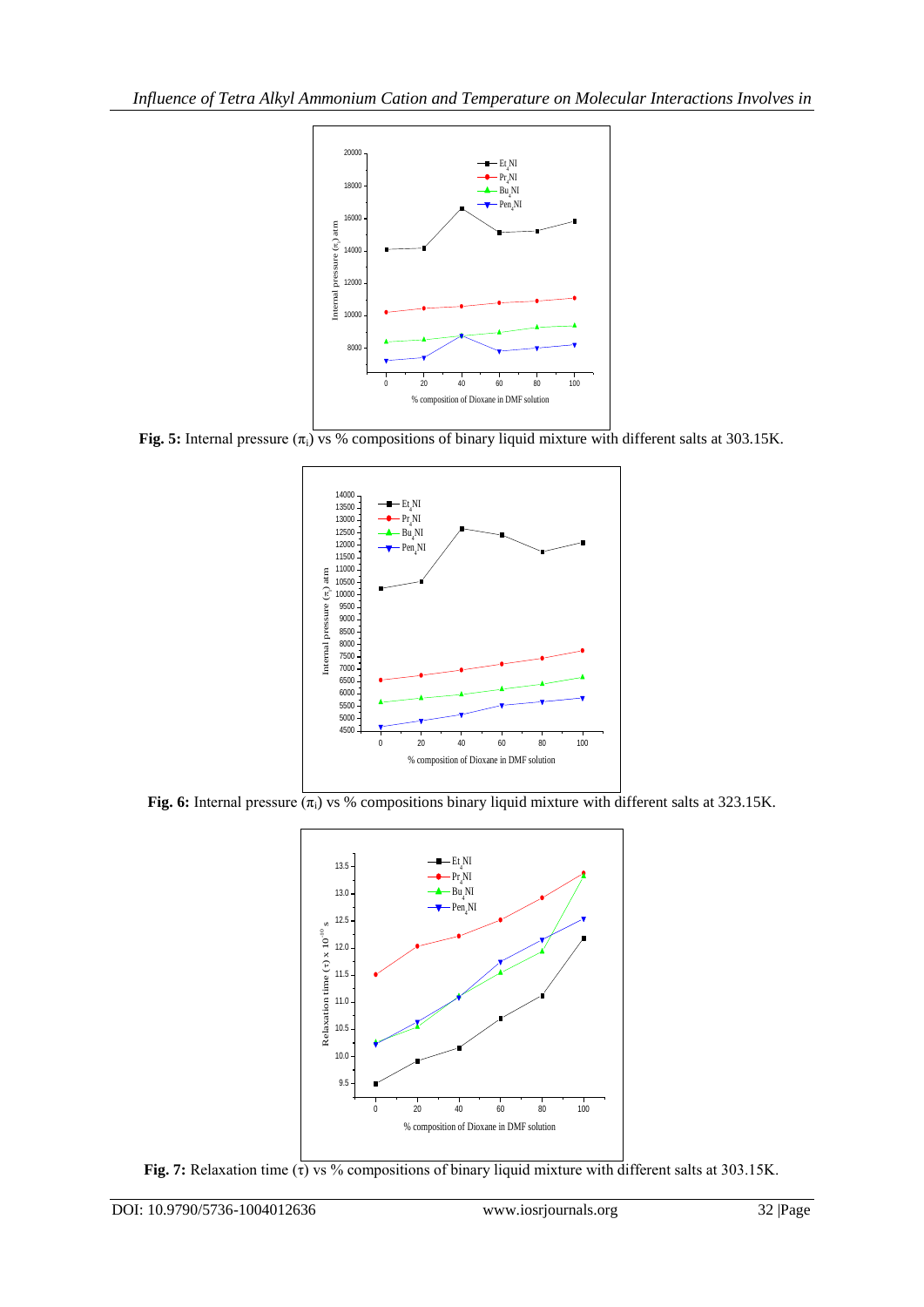

**Fig. 8:** Relaxation time (τ) vs % compositions of binary liquid mixture with different salts at 323.15K.



Fig. 9: Acoustic impedance (Z) vs % compositions binary liquid mixture with different salts at 303.15K.



Fig. 10: Acoustic impedance (Z) vs % compositions of binary liquid mixture with different salts at 323.15K.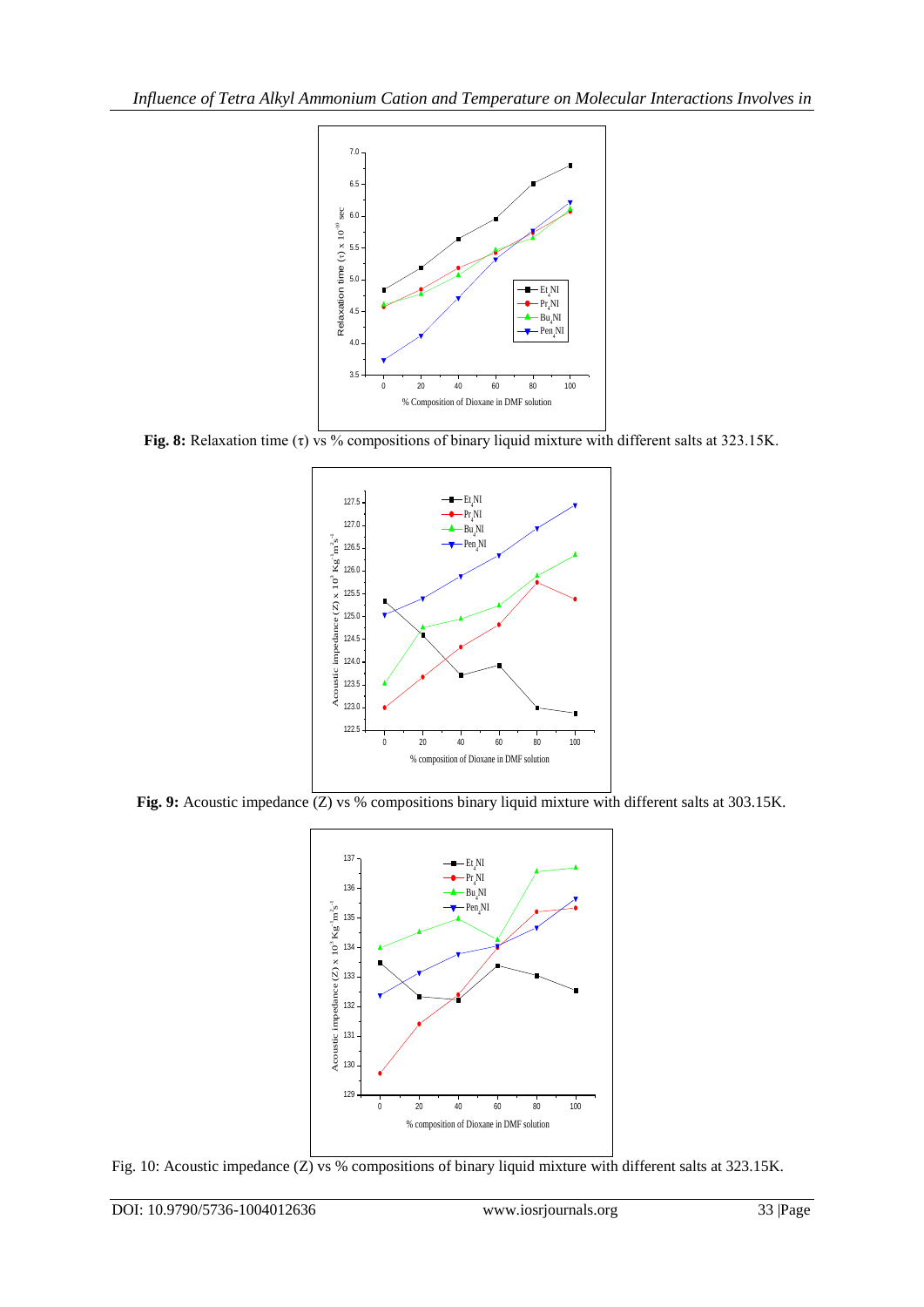A similar type of behaviour except  $Et_4N^+$  cation has been obtained for various salts studied in different systems. All the solution mixtures showed departure from the trends of linearity at 303.15K but it showed linear trends at 323.15K are shown in Fig. 9 & 10. The acoustic impedance is a measure of the resistance offered by the liquid medium, i.e., the bulk modulus of elasticity, which depends on the structural changes of the solution [33]. The change in the values of z can be understood on the basis of ionic size and bigger size alkyl chains which provide large number of cavities inside the alkyl chains than those available in smaller size alkyl chains. The molecules of solvent mixtures are accommodated inside these void spaces of alkyl chain of  $R_4$ NI.

### **IV. Conclusion**

The work performed intends to map the thermo-physical behavior of two important families of DMF and Dioxane based on ammonium families (i.e.  $Et_4N^+$ ,  $Pr_4N^+$ ,  $Bu_4N^+$ ,  $Pen_4N^+$ ). All of them have the same cations of different size and having small as well as large void space, which showed specific behavior with binary liquid mixture at different temperatures. Obviously, fascinating results are obtained for structure and temperature dependent properties of unique kinds of DMF with Dioxane solvent and showes the nature of liquid with small void space to large void space with increasing alkyl chain length of R<sub>4</sub>NI salt. The obtained theoretical and experimental result data; are helpful in understanding mixing effect and other existing molecular interactions during the ions transporting process. Furthermore; some specific type of molecular interactions of with Dioxane are obtained, when Dioxane is converted from boat to chair confirmation. Dioxane present within the large void space of alky chain in the chair form while boats form present away from cation. At every time DMF molecule present in polar form and formed hydrogen bonding with the molecules of Dioxane and very few molecules are able to penetrate into the void space of higher alky chain length because it created stronger dipole interactions with the alkyl chain as compared to Dioxane liquid mixture.

**Scheme 1:** 3D - molecular structure of Tetraethyl ammonium iodide (Et<sub>4</sub>NI), Tetraproylammonium iodide (Pr4NI), Tetrabutylammonium iodide (Bu4NI) and Tetrapentyl ammonium iodide (Pen4NI) salts molecules.



**Scheme 2:** Showing hydrogen bonding, Types of molecular interactions occurred between the components of binary liquid mixtures.

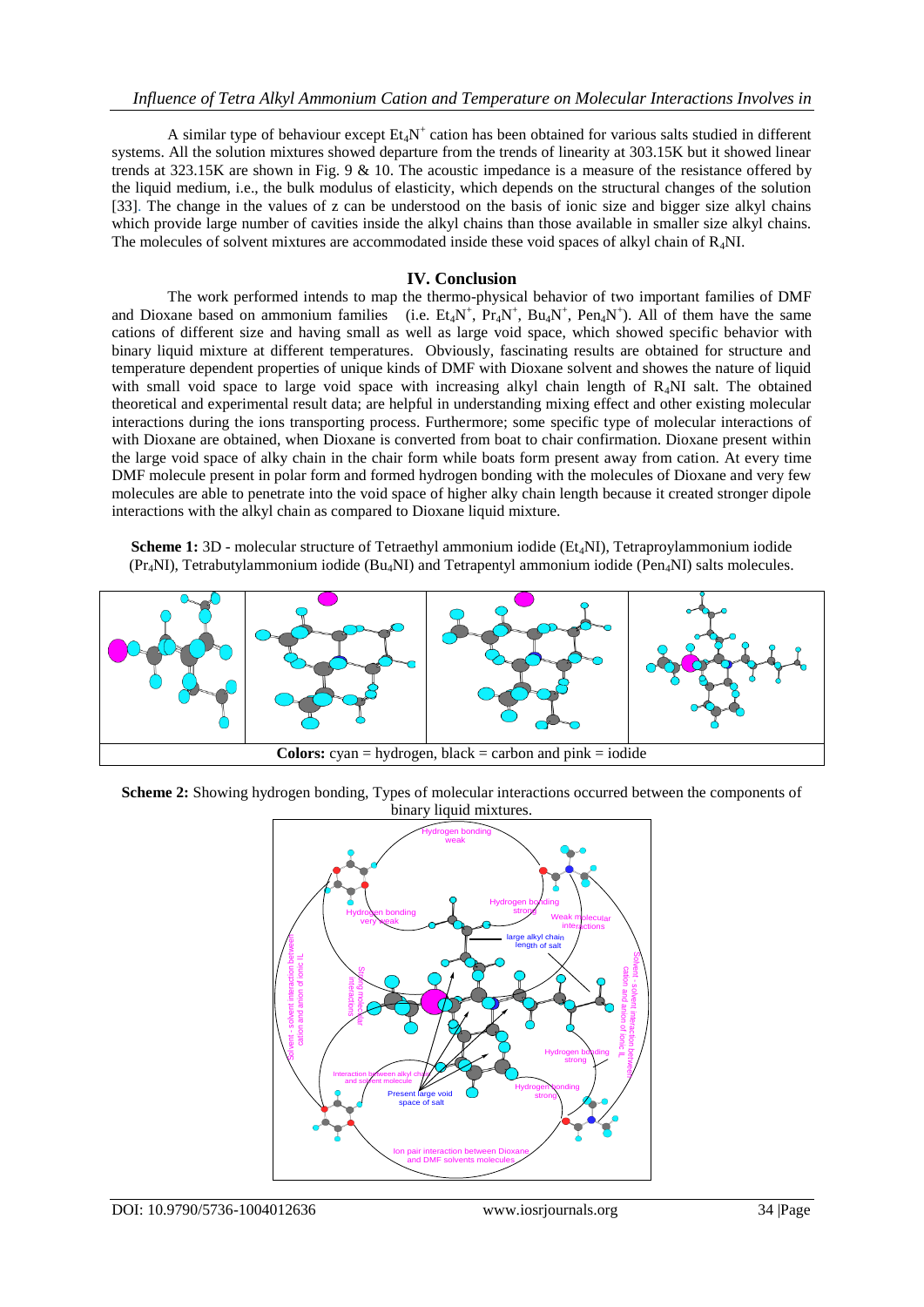**Colours:** blue = nitrogen, cyan = hydrogen, black = carbon, red = oxygen and pink = iodide **Scheme 3:** Penetration of 1, 4 – Dioxane (chair form) within the large void space of alkyl chain length and planar form of Dioxane as well as N, N – Dimethyl Formamide (DMF) present away from the alkyl chain length.



**Colours:** blue = nitrogen, cyan = hydrogen, black = carbon, red = oxygen and pink = iodide

#### **Acknowledgements**

The author thanks to the Head of the Chemistry Department, Lucknow University for providing the research facility in the Department.

#### **Supporting Information**

Dielectric constants of 1, 4 - Dioxane and N,  $N -$  Dimetyl Formamide and molecular structure of tetraethylammoniun iodide, tetrapropylammoniun iodide, tetrabutylammoniun iodide, tetrapentylammoniun iodide, Dioxane and DMF are available free charge on the internet at http:// pubs.acs.org.

#### **Footnotes**

Molecular interactions; Effect of large bulky group  $(R_4N^+)$  on the molecular structural and thermo-dynamical properties of binary liquid mixtures at different temperatures

#### **References**

- [1] F. J. Trujillo, P. Juliano, G. Barbosa-Canovas and K. Knoerzer, Separation of suspension and emulsions via ultrasonic standing waves – A review, *Ultrason. Sonochem, 21*, 2014**,** 2151−2164.
- [2] K. Rajagopal and S. Chenthilnath, study of molecular interaction in binary liquid mixtures of ethyl acetoacetate with chloroform and dimethyl sulphoxide, using excess acoustic parameters and spectroscopic methods, *Ind J Pure Appl Phys. 48*, 2010, 326–333.
- [3] M. N. Caro, J. L. Trenzado, S. Galván, E. Romano, E. González, R. Alcalde and S. Aparicio, Densities and viscosities of three binary monoglyme + 1-alcohol system from (283.15 to 313.15K), *J Chem Eng Data, 58*, 2013, 909-914.
- [4] M. C. Grande, J. A. Julia, C. R. Barrero and C. M. Marschoff, Sound velocity measurement in water + acetonitrile system at temperature from 293.15 to 323.15K and its implications on the thermodynamic data processing. *Phys Chem Liquids, 51*, 2013, 457–468.
- [5] J. L. Trenzado, E. Romano, L. Segade, M. N. Caro, E. Gonzalez and S. Galvan, Densities and viscosities of four binary diethyl carbonate 1-alcohol system from (288.15 to 313.15K), *J Chem Eng Data, 56*, 2011, 2841– 2848.
- [6] C. Wang, H. Li, L. Zhu, and S. Han, Excess molar volume of binary mixtures of dehydrolinaloo+alkanols at 308.15K, *Fluid phase equilib., 189*, 2001, 129–133.
- [7] G. Xu, X. Li, Y. Hu, Y. Wang, G. Fan and M. Zhang, Density and viscosity of the binary mixtures of triethylene glycol mono ethyl ether + water from (293.15)K at atmospheric pressure, *J Chem Eng Data, 55*, 2010, 2345–2348.
- [8] S. S. Yadava and A. Yadav, Ultrsonic behavior of binary liquid mixtures of 1 bromo propane with cyclohexane and benzene, *Ind J Pure Appl Phys, 42*, 2004, 338–340.
- [9] L. Sarkar and M. N. Roy, Density, viscosity, refractive index and ultrasonic speed of binary mixtures of 1, 3 dioxolane with 2 methoxyethanol, 2-ethoxyethanol, 2- propylamine, *J Chem Eng Data. 54*, 2009, 3307–3312. 340.
- [10] M. N. Roy, R. S. Sah and P. Pradhan, Density, viscosity, sound speed, refractive indices and excess properties of binary mixtures of isoamyl alcohol with some alkoxy ethanol, *Int. J. Thermophys, 31*, 2010, 316–326.
- [11] N. V. Plechkova and K. R. Seddon, Application of ionic liquids in the chemical industry, *Chem. Soc. Rev. 37*, 2008, 123− 150.
- [12] P. Attri and P. Venkatesu, thermodynamic characterization of the biocompatible ionic liquid effects on protein model compounds and their functional groups, *Phys. Chem. Chem. Phys. 13*, 2011, 6566− 6575.